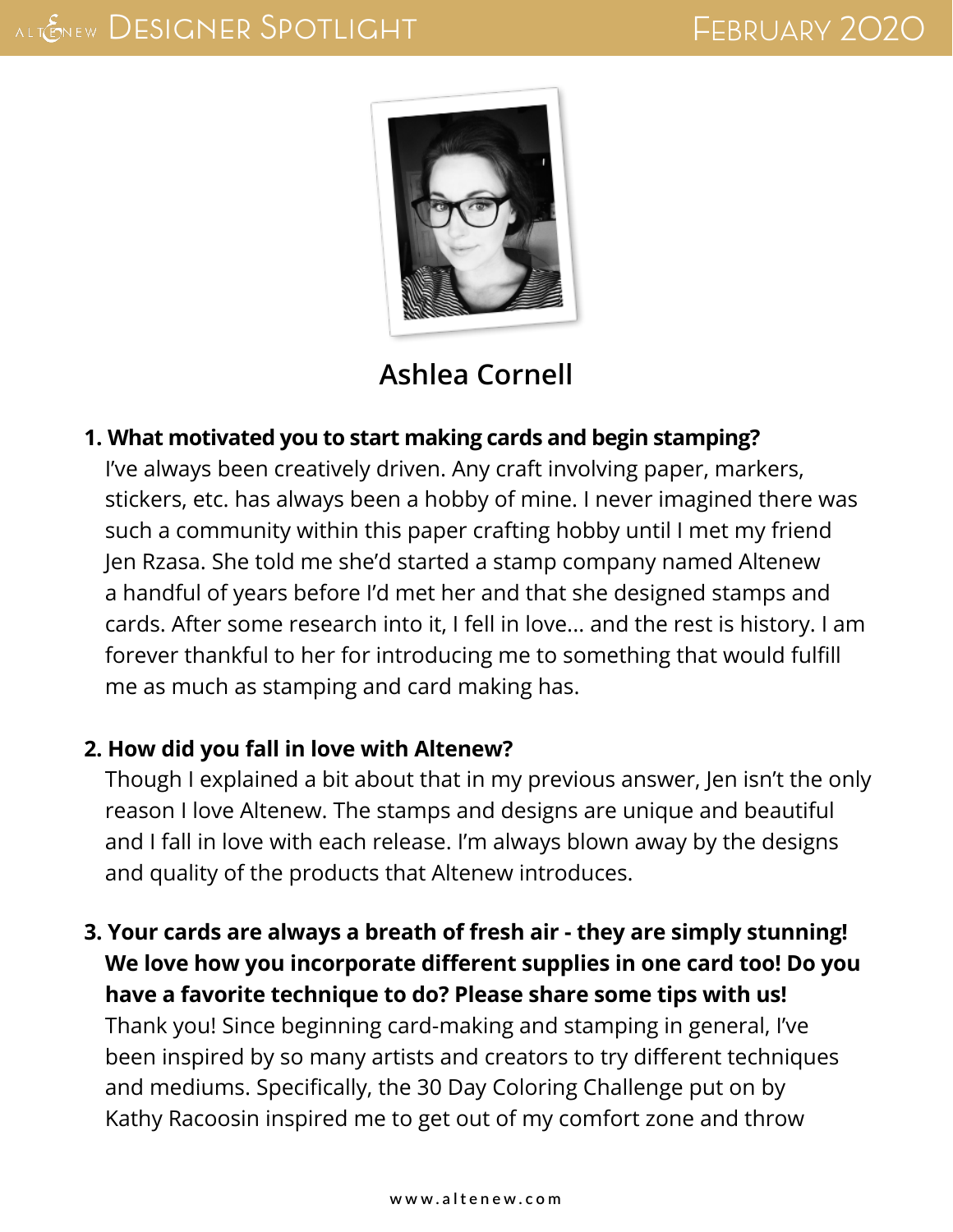caution to the wind. That's when I first really attempted no-line coloring and watercoloring and haven't stopped since. It's definitely not an exact science, and I still have so much to learn, but each time I sit to create, I learn something new and can apply that to my next creation. The most important thing I can say is to not give up in the middle of a coloring. Most of the time, I want to throw my projects out when I'm a third of the way through, but it all comes together in the end. And, if it doesn't, the entire process was a free learning experience that I can carry with me.

**4. Do you have a specific style that you are comfortable with or like to stick to?**

I'm most comfortable with alcohol ink markers. I feel like I have the most control over placement and texture with alcohol markers and find it easiest to build up color with them as well. They are my go-to when I want to create and let my mind drift. I'm comfortable enough with them that I find it relaxing and a great coping mechanism for anxiety and stress.

**5. Can you share a favorite layout or project that you made previously using Altenew products?** [This card is one of my](https://www.youtube.com/watch?v=AYftL2OB2-A&t=356s)  [favorite cards](https://www.youtube.com/watch?v=AYftL2OB2-A&t=356s) that I've created for Altenew. I featured it in an installment of Lovely Layering with Ashlea on the Altenew YouTube channel. I used the



*Products Used: [Grateful Heart Stamp & Die Bundle](https://altenew.com/products/grateful-heart-stamp-die-bundle), [Framed](https://altenew.com/products/framed-stamp-set?_pos=1&_sid=7658c6c25&_ss=r)  [Stamp Set](https://altenew.com/products/framed-stamp-set?_pos=1&_sid=7658c6c25&_ss=r), [Artist Markers Set A,](https://altenew.com/products/artist-markers-set-a?_pos=1&_sid=45c78fcea&_ss=r) [Obsidian Pigment Ink](https://altenew.com/products/obsidian-pigment-ink), [Watercolor Brush Markers - Spring Garden Set](https://altenew.com/products/watercolor-brush-markers-spring-garden-set)*